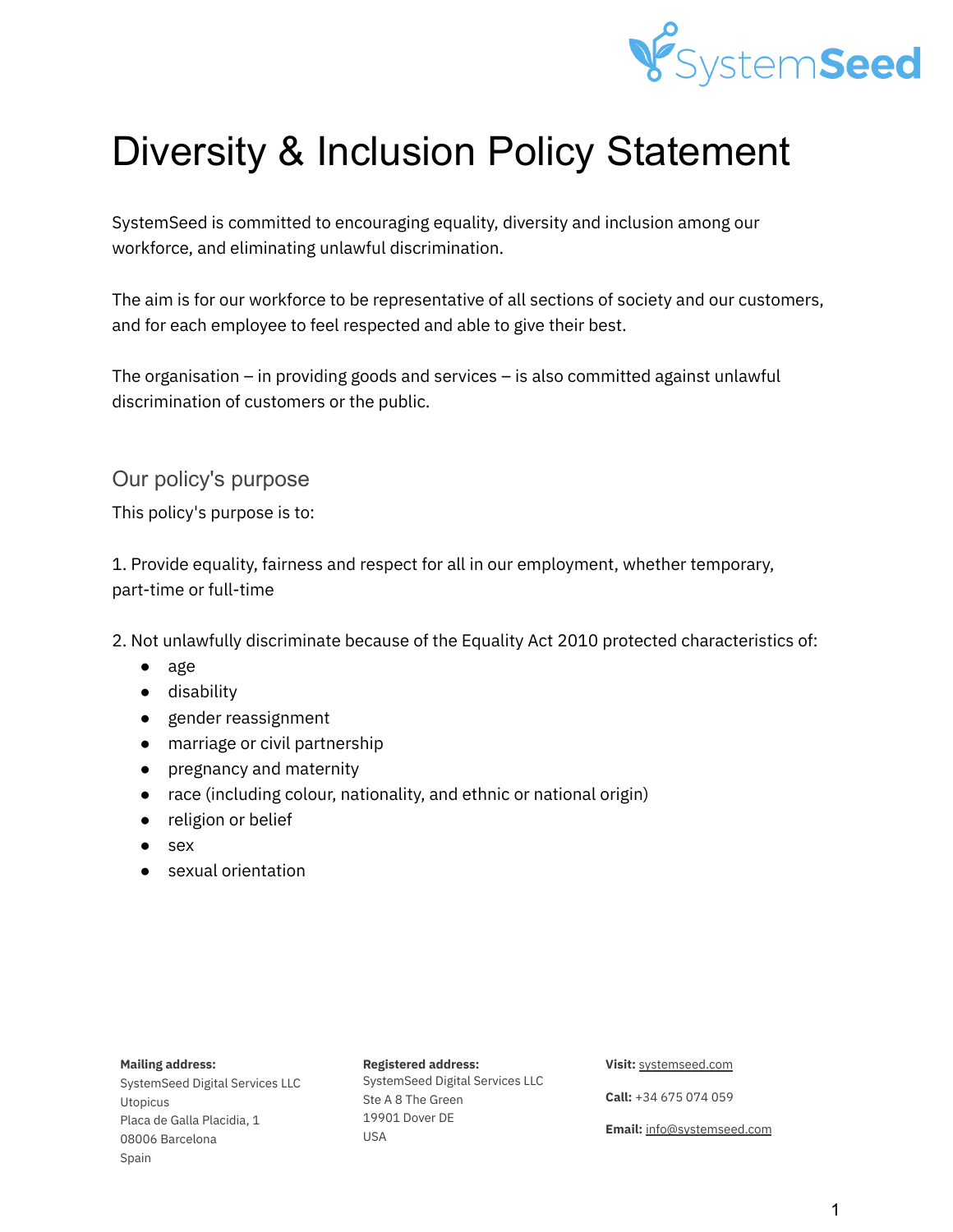

- 3. Oppose and avoid all forms of unlawful discrimination. This includes in:
	- pay and benefits
	- terms and conditions of employment
	- dealing with grievances and discipline
	- dismissal
	- redundancy
	- leave for parents
	- requests for flexible working
	- selection for employment, promotion, training or other development opportunities

## Our commitments

The organisation commits to:

1. Encourage equality, diversity and inclusion in the workplace as they are good practice and make business sense.

2. Create a working environment free of bullying, harassment, victimisation and unlawful discrimination, promoting dignity and respect for all, and where individual differences and the contributions of all staff are recognised and valued.

This commitment includes training managers and all other employees about their rights and responsibilities under the equality, diversity and inclusion policy. Responsibilities include staff conducting themselves to help the organisation provide equal opportunities in employment, and prevent bullying, harassment, victimisation and unlawful discrimination.

All staff should understand they, as well as their employer, can be held liable for acts of bullying, harassment, victimisation and unlawful discrimination, in the course of their employment, against fellow employees, customers, suppliers and the public.

#### **Mailing address:**

SystemSeed Digital Services LLC Utopicus Placa de Galla Placidia, 1 08006 Barcelona Spain

#### **Registered address:**

SystemSeed Digital Services LLC Ste A 8 The Green 19901 Dover DE USA

#### **Visit:** [systemseed.com](http://www.systemseed.com)

**Call:** +34 675 074 059 **Email:** [info@systemseed.com](mailto:info@systemseed.com)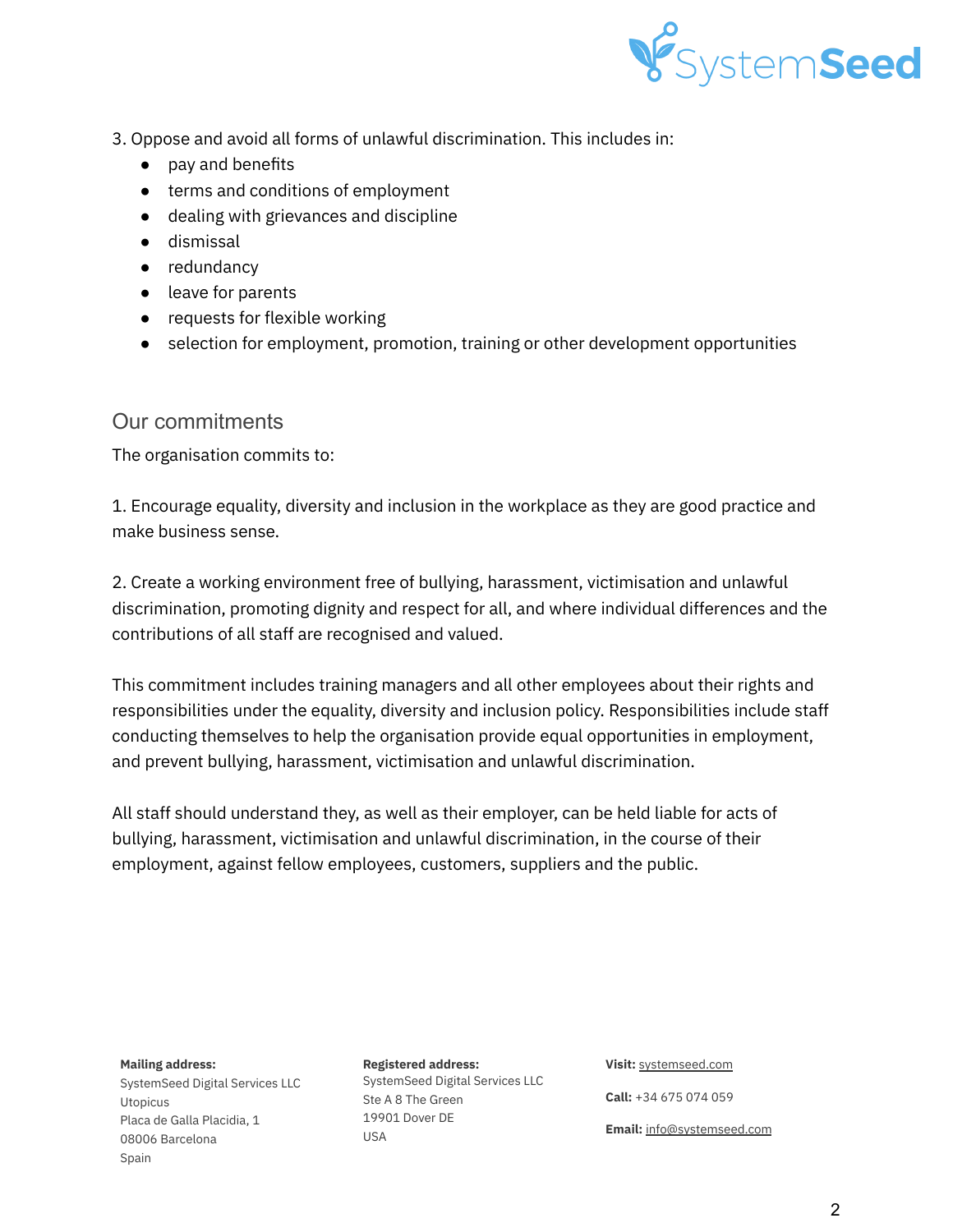

3. Take seriously complaints of bullying, harassment, victimisation and unlawful discrimination by fellow employees, customers, suppliers, visitors, the public and any others in the course of the organisation's work activities.

Such acts will be dealt with as misconduct under the organisation's grievance or disciplinary procedures, and appropriate action will be taken. Particularly serious complaints could amount to gross misconduct and lead to dismissal without notice.

Further, sexual harassment may amount to both an employment rights matter and a criminal matter, such as in sexual assault allegations. In addition, harassment under the Protection from Harassment Act 1997 – which is not limited to circumstances where harassment relates to a protected characteristic – is a criminal offence.

4. Make opportunities for training, development and progress available to all staff, who will be helped and encouraged to develop their full potential, so their talents and resources can be fully utilised to maximise the efficiency of the organisation.

5. Make decisions concerning staff based on merit (apart from in any necessary and limited exemptions and exceptions allowed under the Equality Act).

6. Review employment practices and procedures when necessary to ensure fairness, and also update them and the policy to take account of changes in the law.

7. Monitor the make-up of the workforce regarding information such as age, sex, ethnic background, sexual orientation, religion or belief, and disability in encouraging equality, diversity and inclusion, and in meeting the aims and commitments set out in the equality, diversity and inclusion policy.

Monitoring will also include assessing how the equality, diversity and inclusion policy, and any supporting action plan, are working in practice, reviewing them annually, and considering and taking action to address any issues.

#### **Mailing address:**

SystemSeed Digital Services LLC Utopicus Placa de Galla Placidia, 1 08006 Barcelona Spain

## **Registered address:** SystemSeed Digital Services LLC Ste A 8 The Green 19901 Dover DE USA

**Visit:** [systemseed.com](http://www.systemseed.com) **Call:** +34 675 074 059 **Email:** [info@systemseed.com](mailto:info@systemseed.com)